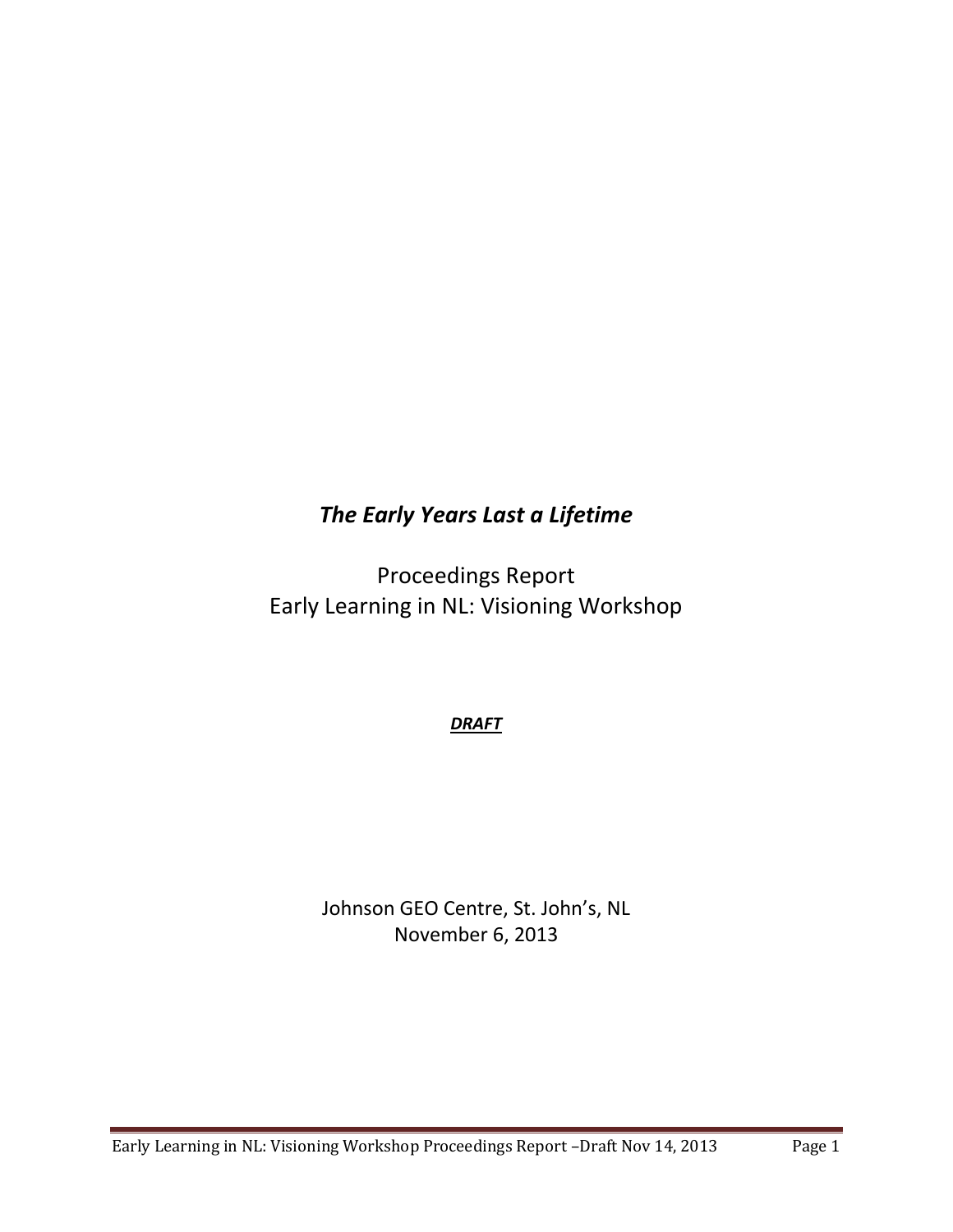## **Introduction**

Under the auspices of the Jimmy Pratt Foundation, and in collaboration with the Margaret and Wallace McCain Family Foundation and the Leslie Harris Centre of Regional Policy and Development, Memorial University of Newfoundland, a day-long visioning workshop was held to help chart the course for a year –long public conversation on what quality early childhood learning could look like in the province.

Invited participants numbering 60 including a wide range of stakeholders either involved and/or interested in early childhood development, education, learning, and care and the future it holds in the province attended the workshop. The workshop was also streamed live on the internet.

Prior to the workshop, a Discussion Paper titled: The Early Years Last a Lifetime was circulated to participants, and a public lecture on the importance of early childhood education was delivered by the Honourable Margaret McCain at Memorial University the evening before.

## **Guest speakers and their presentations**

As host of the workshop, Ms. Kathy Pratt Legrow, Chair, Jimmy Pratt Foundation, welcomed participants and guest speakers and provided the context for the workshop. She indicated that the previous day she and others had met with Premier Kathy Dunderdale, Honourable Clyde Jackman, Minister of Education, and Honourable Paul Davis, Minister of Child, Youth and Family Services, to present the Discussion Paper and seek the provincial government's participation in the year-long discussions planned for the province.

Kathy emphasized that the future of early childhood education and learning in the province could take many forms so it adequately addresses the needs of all communities, whether urban, rural, Aboriginal, etc.. She positioned that there needs to be a change in public policy to ensure future generations of children would not be disadvantaged by the lack of foresight by government and other key stakeholders. She also noted that other provinces such as Quebec and Prince Edward Island have been charting a new course in this field and showing promising results for children and their families, in particular for women and their ability to return to the workforce knowing that safe and effective early childhood services were in place. In summing up, Kathy called on all participants to assist in defining a vision and strategy for early childhood education and learning that we collectively could present to all three major political parties in the province to chart new public policy after the next provincial election, if not before.

Following on Kathy's remarks, Dr. Jane Betrand, Program Director for the Margaret and Wallace McCain Family Foundation, gave a presentation on the benefits of early childhood education (ECE). She emphasized the need to ensure equity of opportunity for all families and children through a planned province-wide approach to ECE that addresses the often chaos of services available to young families. She observed that the more policy is integrated under one ministry, and community services are integrated into one centre, the more efficient they become for the benefit of families and those funding the various array of services. Jane provided some examples of where this is working in Canada.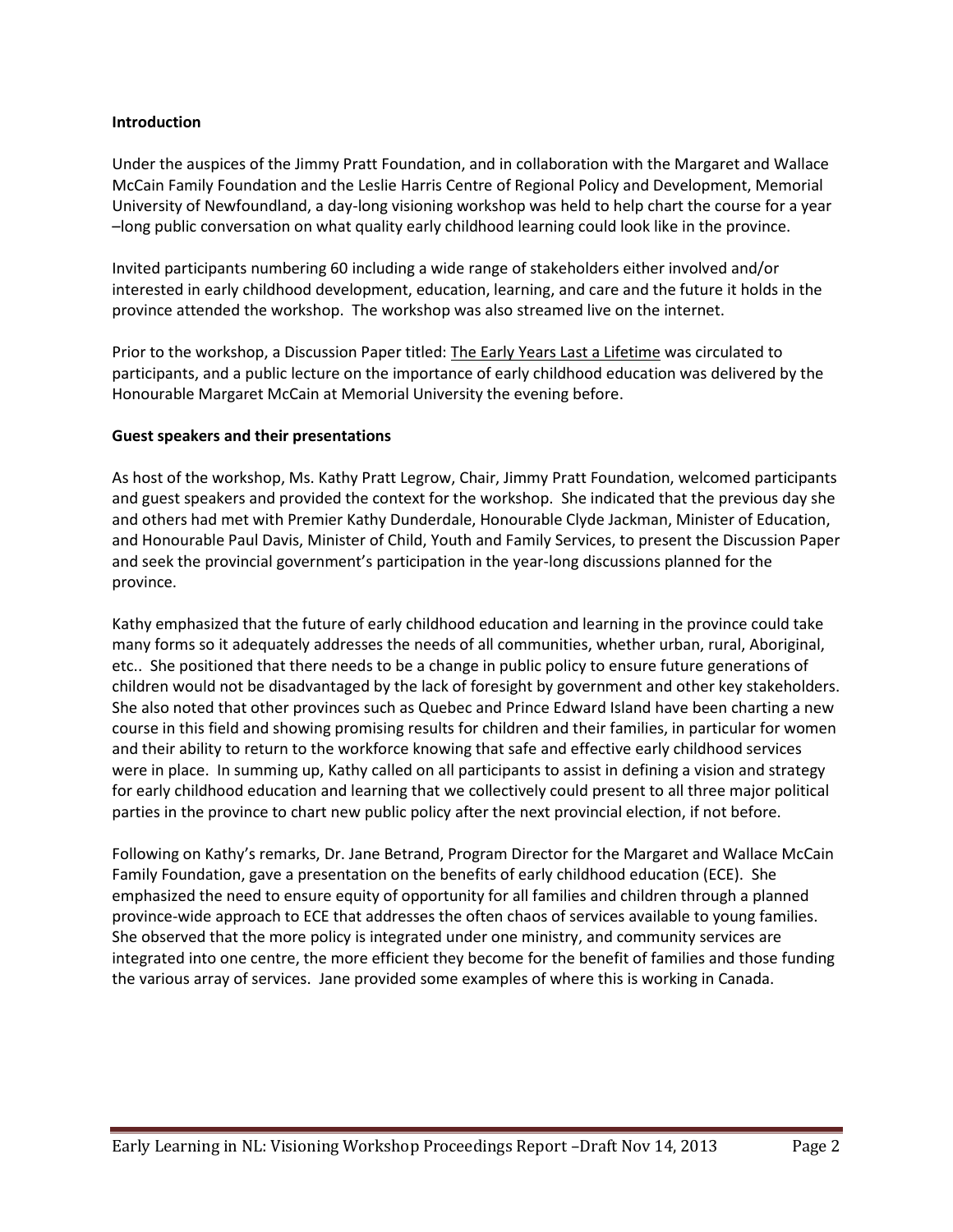Jane outlined the key results of the Early Years Study 3 Report (2011) and showed how the provinces rated on a set of ECE performance criteria. The results showed NL as the worst performing province though she expected the results in the next study in 2014 to demonstrate more progress in NL due to recent investments by government. She then addressed herself to five key themes that make for an effective and inclusive ECE strategy: good governance, appropriate funding, universal access, quality learning environment, and accountability for results.

A copy of Jane's presentation is available on the Jimmy Pratt Foundation's website.

The next speaker, Ms. Verna Bruce, provided participants with the experience and insights she gained through her advocacy in introducing early years centres in Prince Edward Island and the implementation of a provincial early childhood education policy in the form of the *Pre-School Excellence Initiative*. The first step in PEI's policy was the introduction of kindergarten as a full-day program in the public school system. The next step has seen the provincial government invest substantially in a system that provides support to young children from birth to age four, their parents and their educators. She described PEI's approach as a 'revolution' resulting from a perfect storm of interests in improving ECE and political developments in the province.

Verna identified the critical elements that supported the 'revolution' in PEI's approach to ECE, namely (i) political will, with the advent of a new government, in their case; (ii) transfer of private kindergarten to the public school system; (iii) support for change within the provincial government bureaucracy; (iv) engagement of community stakeholders, recognizing that there was both support and resistance to change; (v) the influence of evidence and experts such as Fraser Mustard and Margaret McCain on government officials; (vi) access to private foundation funding and partnerships to pilot new approaches; and (vii) a drop in skepticism by the school system. She said that certain challenges remain in terms of access, services for infants and the rate for the fees being charged. Verna concluded with her perspective that underlies her commitment to system change in this field: "we have to be a voice for those who have no voice".

A copy of Verna's presentation is available on the Jimmy Pratt Foundation's website.

The final morning speaker was Dr. David Philpott, Professor, Faculty of Education, Memorial University of Newfoundland, and member of the board of directors with the Jimmy Pratt Foundation. He provided an overview of why and how the Jimmy Pratt Foundation became interested in the issue of early childhood education and learning in the province, the process involved in getting to this point in the public discussion on the issues, and the value being achieved through the ongoing collaboration with the McCain Foundation and the Harris Centre in moving forward on the issues related to ECE in the province.

David reviewed the main elements of the Discussion Paper and some next steps being considered in bringing the public discussions to a conclusion by this time next year. His aim is to see a provincial strategy in place that could be adopted by all stakeholders including government. He further pointed out that his experience has told him that early intervention is critical if we are to minimize lost opportunities for our children as well as to lessen the demands on special education and other services downstream in a child's school years. He added that the input of today's workshop participants will be invaluable in guiding the discussions from here on in so that all interests are accommodated to the degree possible.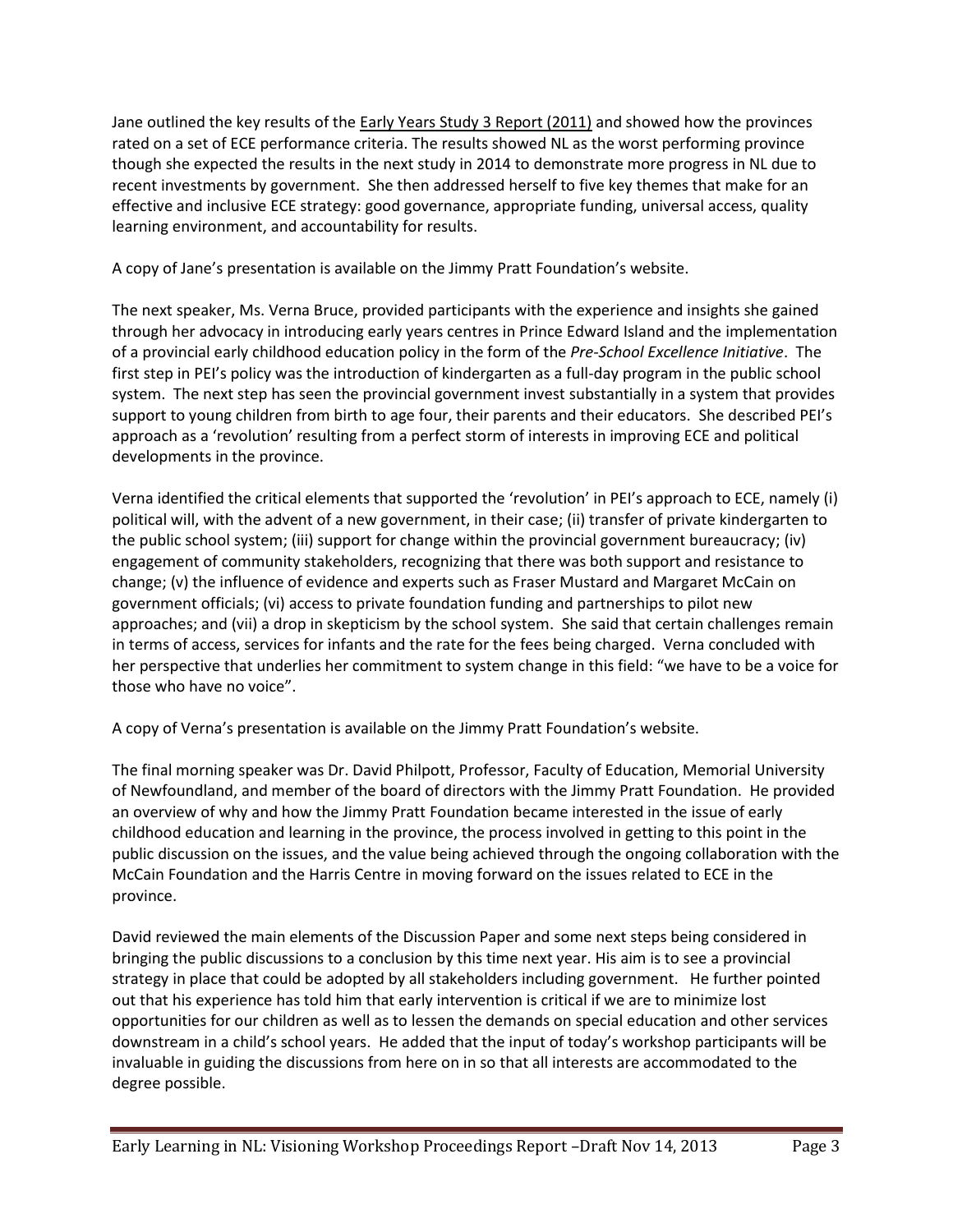A copy of David's presentation is available on the Jimmy Pratt Foundation's website.

Following the presentations, the three speakers participated in a panel discussion involving all workshop participants. The discussion started with the panel addressing themselves to the question: what would be a child's perfect day in five years time after a provincial early childhood education and learning strategy was in full force in the province? The panel responded by visualizing a very supportive and inclusive system with potentially improved outcomes for the child, parents and the community at large.

Some of the key points raised by participants to be able to arrive at a much improved system in the province delivering on the identified improvements in outcomes were, as follows:

- ECE needs to be integrated into education planning, policy and new school design in the province
- ECE is seen as facilitating early screening, intervention and mitigation of/support for public health initiatives
- Community needs will be driving any needs assessment for ECE services
- All children and their families will have the opportunity to access ECE;
- There will have to be full inclusion, with the special needs of immigrant children fully incorporated
- There will have to be shared-care arrangements in place particularly for infants
- There will be common design principles for ECE services across the province
- There will be ongoing leadership
- There will no longer be a lack of ownership of the issues involved
- There will be a holistic approach to the issues
- The system will fully involve parents and address parental needs
- The system will normalize ECE as a mainstream approach to education and learning for children, and will be seamless when it comes to the working relations and transitions from the early child care system to the formal school system
- Finally, an effective ECE policy will allow for 'individualized' ECE.

The session ended with a question posed (but unanswered) by a participant: how does the system advocate to government for change?

Following the panel, participants were involved in their own group discussions that focused on three questions:

- *1. What should be the critical elements of an effective and inclusive early learning strategy for the province?*
- *2. Which key stakeholders have to be involved in designing and implementing this strategy, and what roles should they play?*
- *3. What are some of the immediate next steps we need to take to see this strategy in place, and what would be the indicators of success?*

A summary of the key points raised in the discussion groups is presented in the following table. While the points do not always align across each column, the table is intended to capture the discussion as a whole as reported by the participants.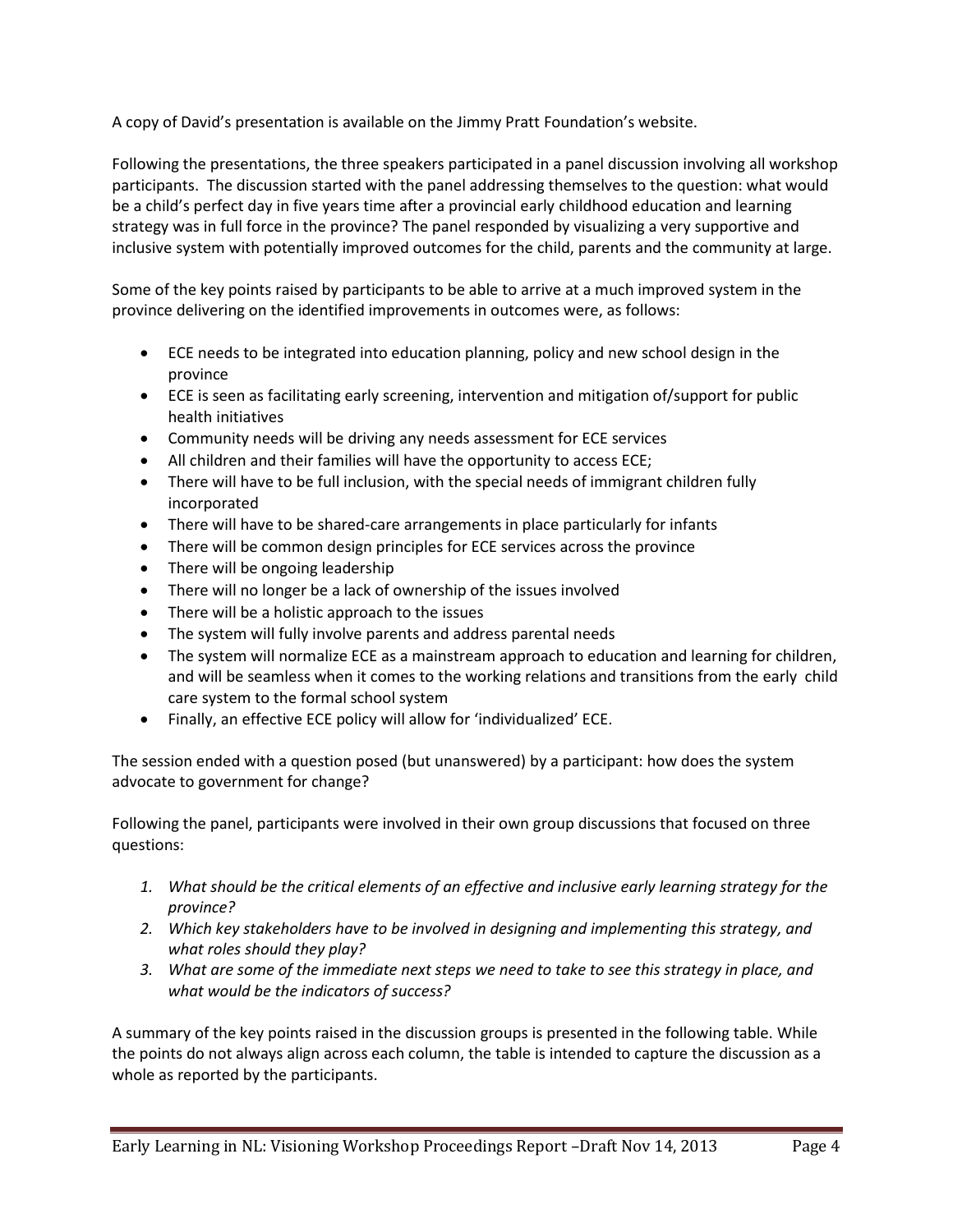| <b>Critical elements of a</b>                                                                                                                                                                                | <b>Key stakeholders and</b>                                                                                                     | <b>Next steps</b>                                                                                                                          | <b>Indicators of success</b>                                                                                                                                   |
|--------------------------------------------------------------------------------------------------------------------------------------------------------------------------------------------------------------|---------------------------------------------------------------------------------------------------------------------------------|--------------------------------------------------------------------------------------------------------------------------------------------|----------------------------------------------------------------------------------------------------------------------------------------------------------------|
| <b>NL strategy</b>                                                                                                                                                                                           | roles                                                                                                                           |                                                                                                                                            |                                                                                                                                                                |
| Universal programming with<br>targeted interventions and<br>parental choice                                                                                                                                  | Children to be the focus of all<br>planning and implementation                                                                  | Establish a provincial<br>steering committee and be<br>deliberate in action(s)                                                             | An inclusive committee is<br>established with<br>appropriate supports                                                                                          |
| A clear cut mission statement                                                                                                                                                                                | Children, parents, families<br>and other key stakeholders to<br>be consulted, involved in all<br>aspects                        | Develop a child-focused<br>strategy and/or plan that<br>ensures all interests are<br>reflected as well as builds<br>on existing approaches | The strategy/plan is based<br>on a one-policy approach                                                                                                         |
| A supportive evaluation<br>framework                                                                                                                                                                         | Children, parents, families<br>and other key stakeholders to<br>be involved                                                     | Design an evaluation<br>framework; conduct<br>research including surveys,<br>needs assessments, etc.                                       | Measures of success are<br>identified (e.g. return on<br>investment in ECE is<br>quantified)                                                                   |
| Improve quality of ECE staff<br>through increased education<br>and training levels; highly<br>trained staff are retained<br>supported by good wages<br>leading to 'professionalization<br>of the profession' | Early childhood educators are<br>consulted and trained                                                                          | Post-secondary education<br>system is equipped to meet<br>training needs                                                                   | Increased take-up in<br>training programs                                                                                                                      |
| Affordable services; nutrition<br>and transportation supports<br>available as part of any new<br>programs/services                                                                                           | Mothers' needs are<br>addressed; fathers are<br>present and actively involved;<br>grandparents also involved                    | Consider having parental<br>navigators in place along<br>with parents advocacy<br>organization to forge their<br>collective voice          | Families, newcomers,<br>immigrants, returning NL<br>families, have their<br>expectations met                                                                   |
| Varying contexts are<br>understood when developing<br>the strategy                                                                                                                                           | Communities are consulted<br>and engaged; community<br>needs are assessed and<br>services designed at<br>community level        | Develop inventory of<br>existing programs, services,<br>funding, infrastructure at<br>community and provincial<br>levels; identify gaps    | Community needs are<br>understood; inventory is<br>prepared and vetted; gaps<br>identified by experts                                                          |
| Public education and media<br>campaign in place to 'amp it<br>up'                                                                                                                                            | School boards are engaged<br>and ready to change;<br>employers and municipalities<br>are supportive                             | Public campaign that<br>promotes new approach<br>but is also able to pre-empt<br>negative criticisms                                       | The 'ask' of the public and<br>government is ready and<br>clearly articulated; public<br>understands, conversant<br>on need for change                         |
|                                                                                                                                                                                                              | Professional and business<br>associations, unions are<br>engaged and supportive                                                 |                                                                                                                                            | Key messages resonate<br>with all stakeholders (e.g.<br>focus shifts from day care<br>to early learning)                                                       |
|                                                                                                                                                                                                              | Child care operators, family<br>resource centres, others are<br>engaged and supported as<br>changes designed and<br>implemented |                                                                                                                                            | More copies of discussion<br>paper are downloaded;<br>more conversations held;<br>the three provincial<br>political parties show<br>interest in new approaches |
| A single ministry or<br>department to integrate any<br>new strategy                                                                                                                                          | Government is engaged and<br>supportive; ready to enact<br>and invest in new approaches                                         | Have all policy and<br>programming under one<br>provincial department                                                                      | Various provincial<br>strategies and resources<br>are linked through this<br>strategy                                                                          |
| Outreach (e.g. to vulnerable<br>families) and ensure access by<br>non-working families                                                                                                                       | Child/family psychologists,<br>social workers, behavioral<br>specialists, others are<br>incorporated in new system              |                                                                                                                                            | Current waitlists for child<br>care services are<br>eliminated                                                                                                 |
| Leadership in place and<br>champions identified who are<br>ready to step up                                                                                                                                  |                                                                                                                                 | Be ready for any and all<br>opportunities to move the<br>agenda forward                                                                    | Intended results achieved                                                                                                                                      |